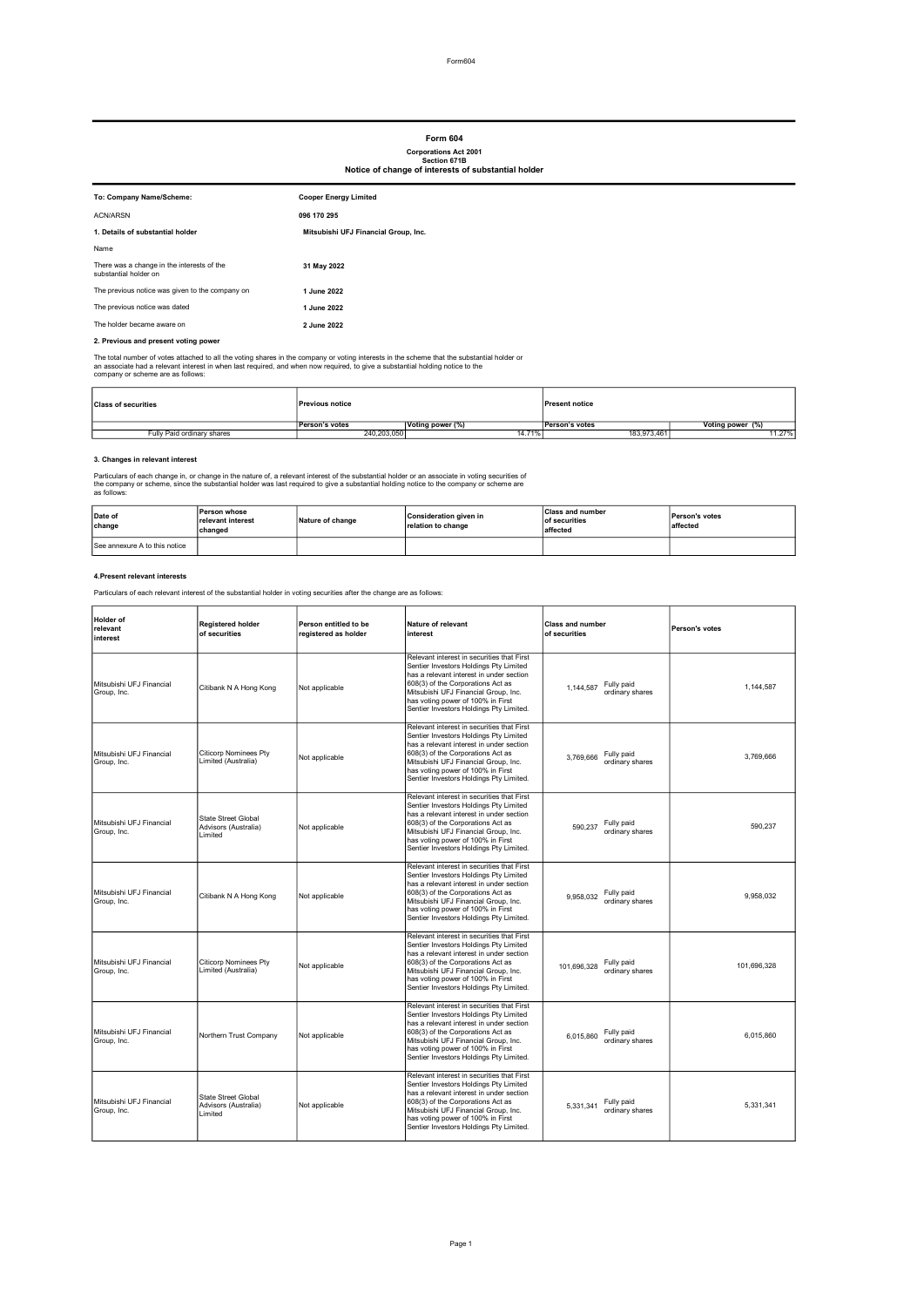| Mitsubishi UFJ Financial<br>Group, Inc. | <b>HSBC Custody Nominees</b><br>(Australia) Limited              | Not applicable | Relevant interest in securities that<br>Morgan Stanley has a relevant interest<br>in under section 608(3) of the<br>Corporations Act as Mitsubishi UFJ<br>Financial Group, Inc. has voting power<br>of over 20% in Morgan Stanley. | Fully paid<br>50.890.443<br>ordinary shares | 50,890,443 |
|-----------------------------------------|------------------------------------------------------------------|----------------|------------------------------------------------------------------------------------------------------------------------------------------------------------------------------------------------------------------------------------|---------------------------------------------|------------|
| Mitsubishi UFJ Financial<br>Group, Inc. | Morgan Stanley Australia<br>Securities (Nominee) Pty<br>I imited | Not applicable | Relevant interest in securities that<br>Morgan Stanley has a relevant interest<br>in under section 608(3) of the<br>Corporations Act as Mitsubishi UFJ<br>Financial Group, Inc. has voting power<br>of over 20% in Morgan Stanley. | Fully paid<br>4.049<br>ordinary shares      | 4.049      |
| Mitsubishi UFJ Financial<br>Group, Inc. | Unknown                                                          | Not applicable | Relevant interest in securities that<br>Morgan Stanley has a relevant interest<br>in under section 608(3) of the<br>Corporations Act as Mitsubishi UFJ<br>Financial Group, Inc. has voting power<br>of over 20% in Morgan Stanley. | Fully paid<br>4.572.918<br>ordinary shares  | 4.572.918  |

### 5. Changes in association

The persons who have become associates of, ceased to be associates of, or have changed the nature of their association with, the substantial holder in relation to voting interests in the company or scheme are as follows:

| Name and ACN/ARSN (if applicable) | Nature of association |
|-----------------------------------|-----------------------|
| Not applicable                    |                       |

## 6. Addresses

The addresses of persons named in this form are as follows:

| Name                                      | Address<br>.                                                         |
|-------------------------------------------|----------------------------------------------------------------------|
| Mitsubishi<br>i UFJ Financial Group, Inc. | Tokyo 100-8330<br>Japar<br>. Marunouchi. Chivoda-ku.<br>$12 - 1 - 7$ |

## Signature

R. Sakunna

Authori

Dated 3 June 2022

Ryuichiro Sakuma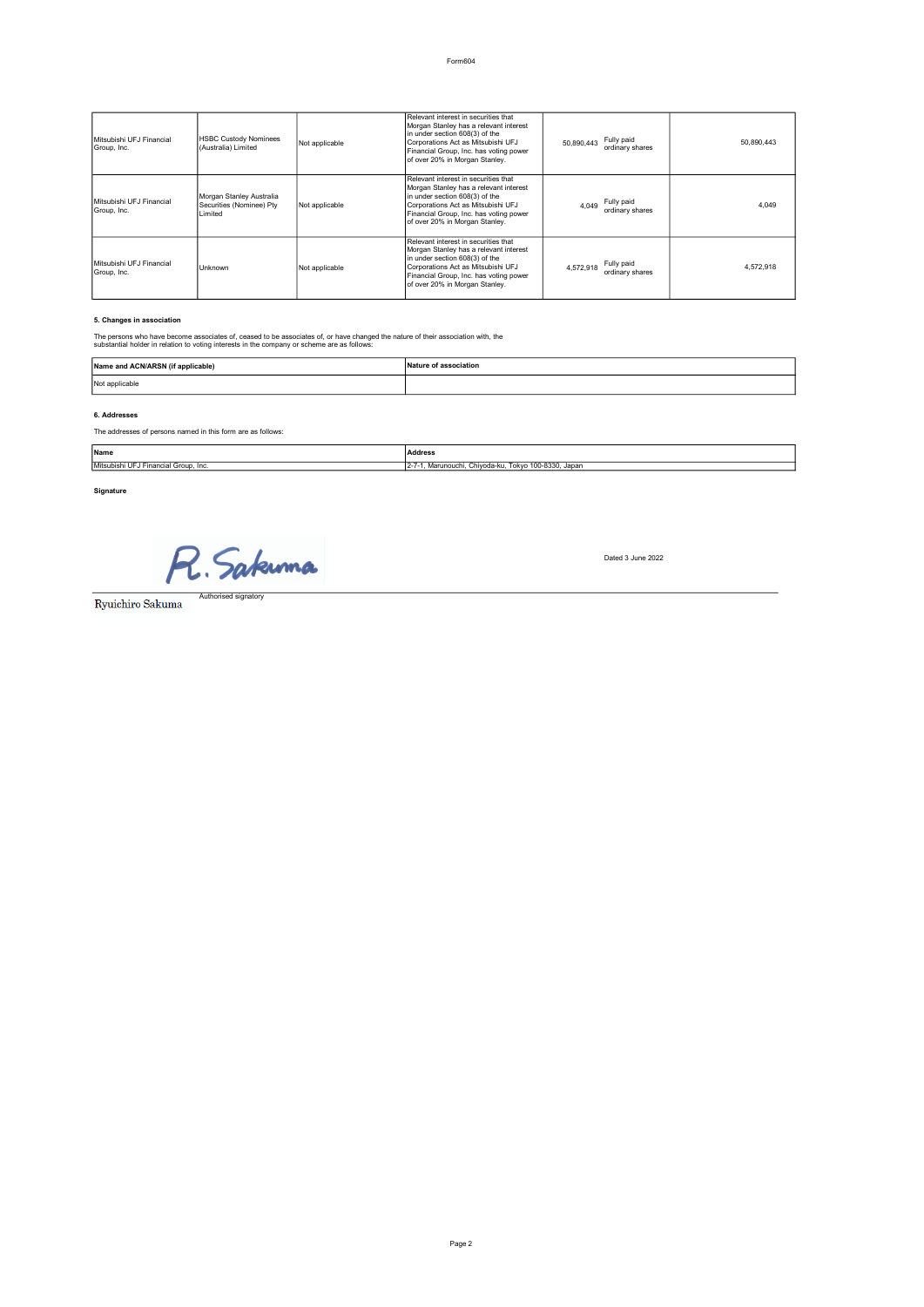AnnexureA

## Annexure A

This is annexure A of 1 page referred to in Form 604, Notice of change of interest of substantial holder dated 3 June 2022



Ryuichiro Sakuma Authorised signatory Dated 3 June 2022

| Date of change | Person whose relevant interest<br>changed | Nature of change                                                                  | <b>Consideration</b><br>given in relation to<br>change | <b>Class and number of</b><br>securities affected | Person's<br>votes<br>affected |
|----------------|-------------------------------------------|-----------------------------------------------------------------------------------|--------------------------------------------------------|---------------------------------------------------|-------------------------------|
| 30/05/2022     | Mitsubishi UFJ Financial Group, Inc.      | Purchase of securities by an entity controlled by<br>Morgan Stanley               | 758.96                                                 | 2,864 Ordinary Shares                             | 2.864                         |
| 30/05/2022     | Mitsubishi UFJ Financial Group, Inc.      | Purchase of securities by an entity controlled by<br>Morgan Stanley               | 314.03                                                 | 1,185 Ordinary Shares                             | 1.185                         |
| 30/05/2022     | Mitsubishi UFJ Financial Group, Inc.      | Sale of securities by an entity controlled by Morgan<br>Stanley                   | 1.79                                                   | 7 Ordinary Shares                                 | $\overline{7}$                |
| 30/05/2022     | Mitsubishi UFJ Financial Group, Inc.      | Sale of securities by an entity controlled by Morgan<br>Stanley                   | 35.96                                                  | 141 Ordinary Shares                               | 141                           |
| 30/05/2022     | Mitsubishi UFJ Financial Group, Inc.      | Sale of securities by an entity controlled by Morgan<br>Stanley                   | 2,999.56                                               | 11,589 Ordinary Shares                            | 11,589                        |
| 30/05/2022     | Mitsubishi UFJ Financial Group, Inc.      | Sale of securities by an entity controlled by Morgan<br>Stanley                   | 18.46                                                  | 71 Ordinary Shares                                | 71                            |
| 30/05/2022     | Mitsubishi UFJ Financial Group, Inc.      | Sale of securities by an entity controlled by Morgan<br>Stanley                   | 245.70                                                 | 945 Ordinary Shares                               | 945                           |
| 30/05/2022     | Mitsubishi UFJ Financial Group, Inc.      | Sale of securities by an entity controlled by Morgan<br>Stanley                   | 1,281.12                                               | 5,024 Ordinary Shares                             | 5,024                         |
| 30/05/2022     | Mitsubishi UFJ Financial Group, Inc.      | Borrow Returned by an entity controlled by Morgan<br>Stanley - see Annexure B     | N/A                                                    | 125,783 Ordinary Shares                           | 125.783                       |
| 30/05/2022     | Mitsubishi UFJ Financial Group, Inc.      | Collateral Received by an entity controlled by<br>Morgan Stanley - see Annexure B | N/A                                                    | 11,589 Ordinary Shares                            | 11,589                        |
| 31/05/2022     | Mitsubishi UFJ Financial Group, Inc.      | Sale of securities by an entity controlled by Morgan<br>Stanley                   | 509.75                                                 | 1,999 Ordinary Shares                             | 1.999                         |
| 31/05/2022     | Mitsubishi UFJ Financial Group, Inc.      | Sale of securities by an entity controlled by Morgan<br>Stanley                   | 918.32                                                 | 3,532 Ordinary Shares                             | 3.532                         |
| 31/05/2022     | Mitsubishi UFJ Financial Group, Inc.      | Sale of securities by an entity controlled by Morgan<br>Stanley                   | 135.98                                                 | 523 Ordinary Shares                               | 523                           |
| 31/05/2022     | Mitsubishi UFJ Financial Group, Inc.      | Borrow Returned by an entity controlled by Morgan<br>Stanley - see Annexure B     | N/A                                                    | 1,255,518 Ordinary Shares                         | 1.255.518                     |
| 31/05/2022     | Mitsubishi UFJ Financial Group, Inc.      | Collateral Returned by an entity controlled by<br>Morgan Stanley - see Annexure B | N/A                                                    | 54,840,095 Ordinary Shares                        | 54,840,095                    |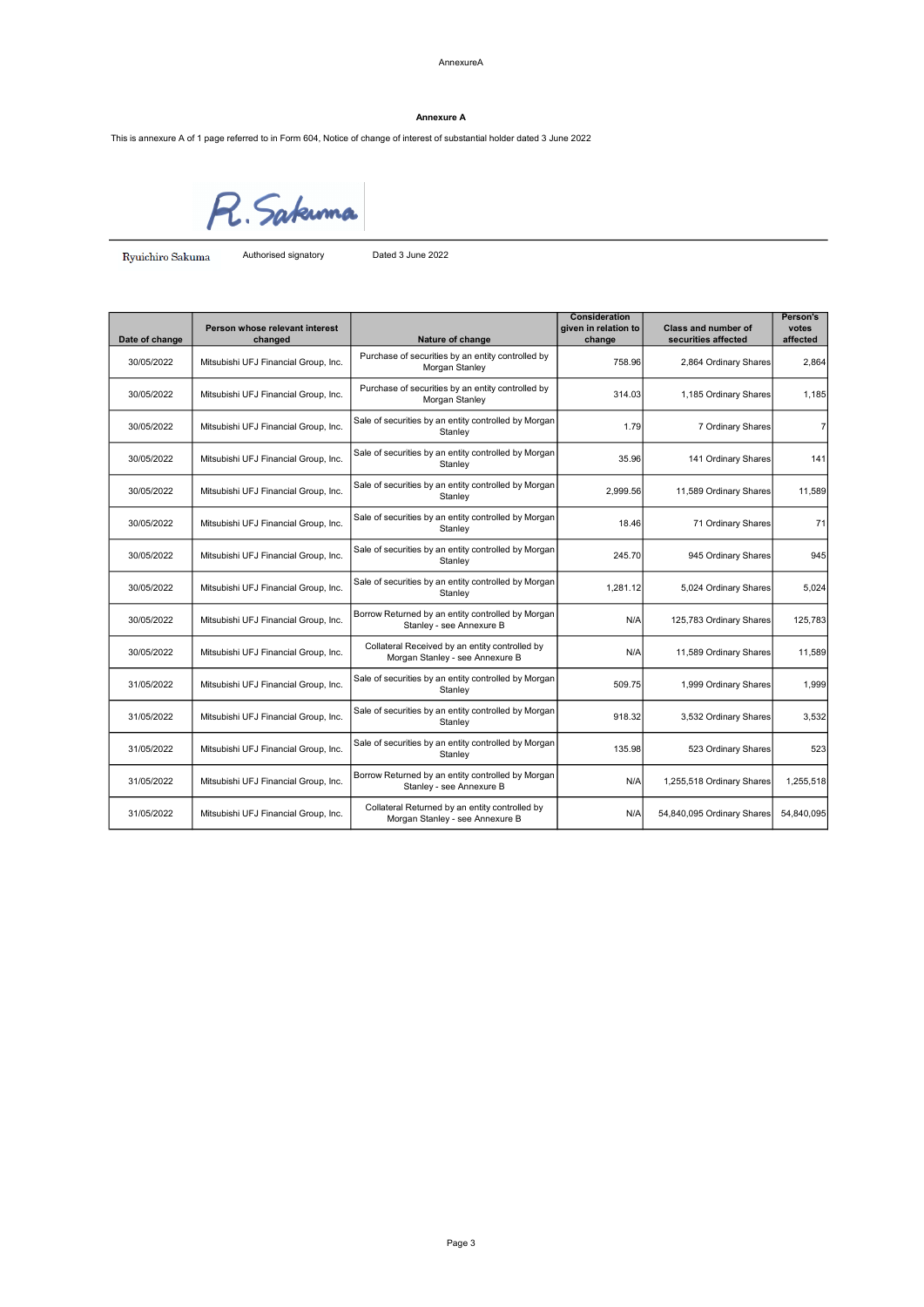AnnexureB

### Annexure B

This is annexure B of 3 pages referred to in Form 604, Notice of change of interest of substantial holder dated 3 June 2022

R. Sakuma

Ryuichiro Sakuma

Authorised signatory Dated 3 June 2022

The below schedules are based on the relevant standard agreements. The entity filing the report will, if requested by the company or responsible entity to whom the prescribed form must be given or ASIC, give a copy of the agreement to the company, responsible entity or ASIC.

| <b>Schedule</b>                                                                      |                                                                                                                                                                                                                                                                                                                                                                              |
|--------------------------------------------------------------------------------------|------------------------------------------------------------------------------------------------------------------------------------------------------------------------------------------------------------------------------------------------------------------------------------------------------------------------------------------------------------------------------|
| <b>Type of Agreement</b>                                                             | Global Master Securities Lending Agreement                                                                                                                                                                                                                                                                                                                                   |
| <b>Parties to agreement</b>                                                          | Morgan Stanley & Co. International plc and JPMORGAN CHASE BANK, N.A.                                                                                                                                                                                                                                                                                                         |
| <b>Transfer Date</b>                                                                 | 20220516; 20220523; 20220525; 20220527; 20220530; 20220531;                                                                                                                                                                                                                                                                                                                  |
| <b>Holder of Voting Rights</b>                                                       | Borrower                                                                                                                                                                                                                                                                                                                                                                     |
| Are there any restrictions on voting rights?                                         | Yes/No                                                                                                                                                                                                                                                                                                                                                                       |
| If yes, detail Not applicable                                                        |                                                                                                                                                                                                                                                                                                                                                                              |
|                                                                                      |                                                                                                                                                                                                                                                                                                                                                                              |
| Scheduled Return Date (if any)                                                       | Open                                                                                                                                                                                                                                                                                                                                                                         |
| Does the borrower have the right to return early?                                    | Yes/No                                                                                                                                                                                                                                                                                                                                                                       |
| Lender's instructions.                                                               | If yes, detail The Borrower is entitled at any time to terminate a Loan and to redeliver all and any Equivalent Securities due and outstanding to the Lender in accordance with the                                                                                                                                                                                          |
| Does the lender have the right to recall early?                                      | Yes/No                                                                                                                                                                                                                                                                                                                                                                       |
|                                                                                      | If yes, detail The Lender is entitled to terminate a Loan and to call for the redelivery of all or any Equivalent Securities at any time by giving notice on any Business Day of not less<br>than the standard settlement time for such Equivalent Securities on the exchange or in the clearing organisation through which the Loaned Securities were originally delivered. |
| Will the securities be returned on settlement?                                       | Yes/No                                                                                                                                                                                                                                                                                                                                                                       |
| Loan forthwith and the Parties' delivery and payment obligations in respect thereof. | If yes, detail any exceptions If the Borrower does not redeliver Equivalent Securities in accordance with the Agreement, the Lender may by written notice to Borrower terminate the                                                                                                                                                                                          |
|                                                                                      |                                                                                                                                                                                                                                                                                                                                                                              |
| <b>Schedule</b>                                                                      |                                                                                                                                                                                                                                                                                                                                                                              |
| <b>Type of Agreement</b>                                                             | Global Master Securities Lending Agreement                                                                                                                                                                                                                                                                                                                                   |
| <b>Parties to agreement</b>                                                          | Morgan Stanley & Co. International plc and STATE STREET BANK AND TRUST COMPANY                                                                                                                                                                                                                                                                                               |
| <b>Transfer Date</b>                                                                 | 20210826;                                                                                                                                                                                                                                                                                                                                                                    |
| <b>Holder of Voting Rights</b>                                                       | Borrower                                                                                                                                                                                                                                                                                                                                                                     |
| Are there any restrictions on voting rights?                                         | Yes/No                                                                                                                                                                                                                                                                                                                                                                       |
| If yes, detail Not applicable                                                        |                                                                                                                                                                                                                                                                                                                                                                              |
| Scheduled Return Date (if any)                                                       | Open                                                                                                                                                                                                                                                                                                                                                                         |
| Does the borrower have the right to return early?                                    | Yes/No                                                                                                                                                                                                                                                                                                                                                                       |
|                                                                                      | If yes, detail The Borrower is entitled at any time to terminate a Loan and to redeliver all and any Equivalent Securities due and outstanding to the Lender in accordance with the                                                                                                                                                                                          |
| Lender's instructions.                                                               |                                                                                                                                                                                                                                                                                                                                                                              |
| Does the lender have the right to recall early?                                      | Yes/No                                                                                                                                                                                                                                                                                                                                                                       |
|                                                                                      | If yes, detail The Lender is entitled to terminate a Loan and to call for the redelivery of all or any Equivalent Securities at any time by giving notice on any Business Day of not less<br>than the standard settlement time for such Equivalent Securities on the exchange or in the clearing organisation through which the Loaned Securities were originally delivered. |
| Will the securities be returned on settlement?                                       | Yes/No                                                                                                                                                                                                                                                                                                                                                                       |
| Loan forthwith and the Parties' delivery and payment obligations in respect thereof. | If yes, detail any exceptions If the Borrower does not redeliver Equivalent Securities in accordance with the Agreement, the Lender may by written notice to Borrower terminate the                                                                                                                                                                                          |
|                                                                                      |                                                                                                                                                                                                                                                                                                                                                                              |
| <b>Schedule</b>                                                                      |                                                                                                                                                                                                                                                                                                                                                                              |
| <b>Type of Agreement</b>                                                             | Global Master Securities Lending Agreement                                                                                                                                                                                                                                                                                                                                   |
| <b>Parties to agreement</b>                                                          | Morgan Stanley & Co. International plc and THE BANK OF NEW YORK MELLON                                                                                                                                                                                                                                                                                                       |
| <b>Transfer Date</b>                                                                 | 20210826; 20211202; 20211207; 20211215;                                                                                                                                                                                                                                                                                                                                      |
| <b>Holder of Voting Rights</b>                                                       | Borrower                                                                                                                                                                                                                                                                                                                                                                     |
|                                                                                      |                                                                                                                                                                                                                                                                                                                                                                              |
| Are there any restrictions on voting rights?                                         | Yes/No                                                                                                                                                                                                                                                                                                                                                                       |
| If yes, detail Not applicable                                                        |                                                                                                                                                                                                                                                                                                                                                                              |
| <b>Scheduled Return Date (if any)</b>                                                | Open                                                                                                                                                                                                                                                                                                                                                                         |
| Does the borrower have the right to return early?                                    | Yes/No                                                                                                                                                                                                                                                                                                                                                                       |
| Lender's instructions.                                                               | If yes, detail The Borrower is entitled at any time to terminate a Loan and to redeliver all and any Equivalent Securities due and outstanding to the Lender in accordance with the                                                                                                                                                                                          |
|                                                                                      |                                                                                                                                                                                                                                                                                                                                                                              |
| Does the lender have the right to recall early?                                      | Yes/No                                                                                                                                                                                                                                                                                                                                                                       |
|                                                                                      | If yes, detail The Lender is entitled to terminate a Loan and to call for the redelivery of all or any Equivalent Securities at any time by giving notice on any Business Day of not less<br>than the standard settlement time for such Equivalent Securities on the exchange or in the clearing organisation through which the Loaned Securities were originally delivered. |
| Will the securities be returned on settlement?                                       | Yes/No                                                                                                                                                                                                                                                                                                                                                                       |
|                                                                                      | If yes, detail any exceptions If the Borrower does not redeliver Equivalent Securities in accordance with the Agreement, the Lender may by written notice to Borrower terminate the                                                                                                                                                                                          |
| Loan forthwith and the Parties' delivery and payment obligations in respect thereof. |                                                                                                                                                                                                                                                                                                                                                                              |
|                                                                                      |                                                                                                                                                                                                                                                                                                                                                                              |
| <b>Schedule</b>                                                                      |                                                                                                                                                                                                                                                                                                                                                                              |
| <b>Type of Agreement</b>                                                             | Global Master Securities Lending Agreement                                                                                                                                                                                                                                                                                                                                   |
| <b>Parties to agreement</b>                                                          | Morgan Stanley & Co. International plc and CITIBANK NA                                                                                                                                                                                                                                                                                                                       |
|                                                                                      |                                                                                                                                                                                                                                                                                                                                                                              |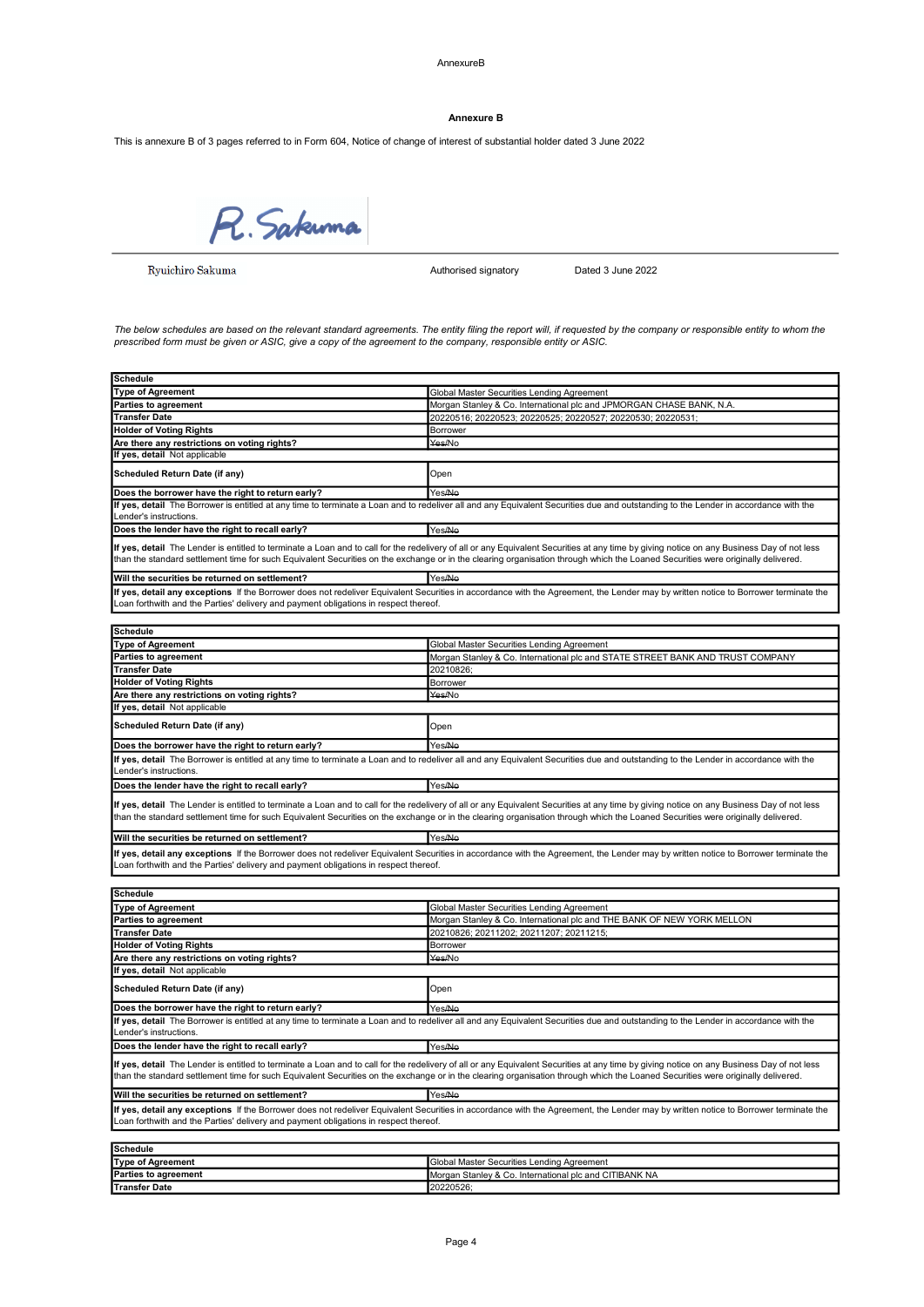### AnnexureB

| <b>Holder of Voting Rights</b>                                                       | Borrower                                                                                                                                                                                                                                                                                                                                                                          |  |  |
|--------------------------------------------------------------------------------------|-----------------------------------------------------------------------------------------------------------------------------------------------------------------------------------------------------------------------------------------------------------------------------------------------------------------------------------------------------------------------------------|--|--|
| Are there any restrictions on voting rights?                                         | Yes/No                                                                                                                                                                                                                                                                                                                                                                            |  |  |
| If yes, detail Not applicable                                                        |                                                                                                                                                                                                                                                                                                                                                                                   |  |  |
| Scheduled Return Date (if any)                                                       | Open                                                                                                                                                                                                                                                                                                                                                                              |  |  |
| Does the borrower have the right to return early?                                    | Yes/No                                                                                                                                                                                                                                                                                                                                                                            |  |  |
| Lender's instructions.                                                               | If yes, detail The Borrower is entitled at any time to terminate a Loan and to redeliver all and any Equivalent Securities due and outstanding to the Lender in accordance with the                                                                                                                                                                                               |  |  |
| Does the lender have the right to recall early?                                      | Yes/No                                                                                                                                                                                                                                                                                                                                                                            |  |  |
|                                                                                      | If yes, detail The Lender is entitled to terminate a Loan and to call for the redelivery of all or any Equivalent Securities at any time by giving notice on any Business Day of not less<br>than the standard settlement time for such Equivalent Securities on the exchange or in the clearing organisation through which the Loaned Securities were originally delivered.      |  |  |
| Will the securities be returned on settlement?                                       | Yes/No                                                                                                                                                                                                                                                                                                                                                                            |  |  |
| Loan forthwith and the Parties' delivery and payment obligations in respect thereof. | If yes, detail any exceptions If the Borrower does not redeliver Equivalent Securities in accordance with the Agreement, the Lender may by written notice to Borrower terminate the                                                                                                                                                                                               |  |  |
|                                                                                      |                                                                                                                                                                                                                                                                                                                                                                                   |  |  |
| <b>Schedule</b><br><b>Type of Agreement</b>                                          |                                                                                                                                                                                                                                                                                                                                                                                   |  |  |
| <b>Parties to agreement</b>                                                          | Global Master Securities Lending Agreement<br>Morgan Stanley & Co. International plc and THE NORTHERN TRUST COMPANY                                                                                                                                                                                                                                                               |  |  |
| <b>Transfer Date</b>                                                                 | 20210827; 20210831; 20210902;                                                                                                                                                                                                                                                                                                                                                     |  |  |
| <b>Holder of Voting Rights</b>                                                       | Borrower                                                                                                                                                                                                                                                                                                                                                                          |  |  |
| Are there any restrictions on voting rights?                                         | Yes/No                                                                                                                                                                                                                                                                                                                                                                            |  |  |
| If yes, detail Not applicable                                                        |                                                                                                                                                                                                                                                                                                                                                                                   |  |  |
| Scheduled Return Date (if any)                                                       | Open                                                                                                                                                                                                                                                                                                                                                                              |  |  |
| Does the borrower have the right to return early?                                    | Yes/No                                                                                                                                                                                                                                                                                                                                                                            |  |  |
| Lender's instructions.                                                               | If yes, detail The Borrower is entitled at any time to terminate a Loan and to redeliver all and any Equivalent Securities due and outstanding to the Lender in accordance with the                                                                                                                                                                                               |  |  |
| Does the lender have the right to recall early?                                      | Yes/No                                                                                                                                                                                                                                                                                                                                                                            |  |  |
|                                                                                      | If yes, detail The Lender is entitled to terminate a Loan and to call for the redelivery of all or any Equivalent Securities at any time by giving notice on any Business Day of not less<br>than the standard settlement time for such Equivalent Securities on the exchange or in the clearing organisation through which the Loaned Securities were originally delivered.      |  |  |
| Will the securities be returned on settlement?                                       | Yes/No                                                                                                                                                                                                                                                                                                                                                                            |  |  |
| Loan forthwith and the Parties' delivery and payment obligations in respect thereof. | If yes, detail any exceptions If the Borrower does not redeliver Equivalent Securities in accordance with the Agreement, the Lender may by written notice to Borrower terminate the                                                                                                                                                                                               |  |  |
|                                                                                      |                                                                                                                                                                                                                                                                                                                                                                                   |  |  |
| <b>Schedule</b><br><b>Type of Agreement</b>                                          |                                                                                                                                                                                                                                                                                                                                                                                   |  |  |
| Parties to agreement                                                                 | Australian Master Securities Lending Agreement<br>Morgan Stanley Australia Securities Limited and JPMORGAN CHASE BANK, N.A.                                                                                                                                                                                                                                                       |  |  |
| <b>Transfer Date</b>                                                                 | 20211213;                                                                                                                                                                                                                                                                                                                                                                         |  |  |
| <b>Holder of Voting Rights</b>                                                       | <b>Borrower</b>                                                                                                                                                                                                                                                                                                                                                                   |  |  |
| Are there any restrictions on voting rights?                                         | Yes/No                                                                                                                                                                                                                                                                                                                                                                            |  |  |
| If yes, detail Not applicable                                                        |                                                                                                                                                                                                                                                                                                                                                                                   |  |  |
| <b>Scheduled Return Date (if any)</b>                                                | Open                                                                                                                                                                                                                                                                                                                                                                              |  |  |
| Does the borrower have the right to return early?                                    | Yes/No                                                                                                                                                                                                                                                                                                                                                                            |  |  |
| in accordance with the Lender's instructions                                         | If yes, detail The Borrower shall be entitled at any time to terminate a particular loan of Securities and to redeliver all and any Equivalent Securities due and outstanding to the Lender                                                                                                                                                                                       |  |  |
| Does the lender have the right to recall early?                                      | Yes/No                                                                                                                                                                                                                                                                                                                                                                            |  |  |
|                                                                                      |                                                                                                                                                                                                                                                                                                                                                                                   |  |  |
|                                                                                      | If yes, detail The Lender may call for the redelivery of all or any Equivalent Securities at any time by giving notice on any Business Day of not less than the Standard Settlement Time<br>for such Equivalent Securities or the equivalent time on the exchange or in the clearing organisation through which the relevant borrowed Securities were originally delivered.       |  |  |
|                                                                                      |                                                                                                                                                                                                                                                                                                                                                                                   |  |  |
| Will the securities be returned on settlement?                                       | Yes/No<br>If yes, detail any exceptions If an Event of Default occurs in relation to either Party, the Parties' delivery and payment obligations shall be accelerated so as to require performance                                                                                                                                                                                |  |  |
| only the balance of the account shall be payable.                                    | thereof at the time such Event of Default occurs. In such event the Relevant Value of the Securities to be delivered by each Party shall be established and on the basis of the Relevant<br>Values so established, an account shall be taken of what is due from each Party to the other and the sums due from one Party shall be set-off against the sums due from the other and |  |  |
|                                                                                      |                                                                                                                                                                                                                                                                                                                                                                                   |  |  |
| <b>Schedule</b>                                                                      |                                                                                                                                                                                                                                                                                                                                                                                   |  |  |
| <b>Type of Agreement</b><br><b>Parties to agreement</b>                              | Australian Master Securities Lending Agreement<br>Morgan Stanley Australia Securities Limited and NATIONAL AUSTRALIA BANK LIMITED                                                                                                                                                                                                                                                 |  |  |
| <b>Transfer Date</b>                                                                 | 20210831; 20211112; 20211116; 20211208; 20211209; 20220331;                                                                                                                                                                                                                                                                                                                       |  |  |
| <b>Holder of Voting Rights</b>                                                       | Borrower                                                                                                                                                                                                                                                                                                                                                                          |  |  |
| Are there any restrictions on voting rights?                                         | Yes/No                                                                                                                                                                                                                                                                                                                                                                            |  |  |
| If yes, detail Not applicable                                                        |                                                                                                                                                                                                                                                                                                                                                                                   |  |  |
| <b>Scheduled Return Date (if any)</b>                                                | Open                                                                                                                                                                                                                                                                                                                                                                              |  |  |
| Does the borrower have the right to return early?                                    | Yes/No                                                                                                                                                                                                                                                                                                                                                                            |  |  |
| in accordance with the Lender's instructions                                         | If yes, detail The Borrower shall be entitled at any time to terminate a particular loan of Securities and to redeliver all and any Equivalent Securities due and outstanding to the Lender                                                                                                                                                                                       |  |  |
| Does the lender have the right to recall early?                                      | Yes/No                                                                                                                                                                                                                                                                                                                                                                            |  |  |
|                                                                                      | If yes, detail The Lender may call for the redelivery of all or any Equivalent Securities at any time by giving notice on any Business Day of not less than the Standard Settlement Time<br>for such Equivalent Securities or the equivalent time on the exchange or in the clearing organisation through which the relevant borrowed Securities were originally delivered.       |  |  |
| Will the securities be returned on settlement?                                       | Yes/No                                                                                                                                                                                                                                                                                                                                                                            |  |  |
|                                                                                      | If yes, detail any exceptions If an Event of Default occurs in relation to either Party, the Parties' delivery and payment obligations shall be accelerated so as to require performance                                                                                                                                                                                          |  |  |
| only the balance of the account shall be payable.                                    | thereof at the time such Event of Default occurs. In such event the Relevant Value of the Securities to be delivered by each Party shall be established and on the basis of the Relevant<br>Values so established, an account shall be taken of what is due from each Party to the other and the sums due from one Party shall be set-off against the sums due from the other and |  |  |
|                                                                                      |                                                                                                                                                                                                                                                                                                                                                                                   |  |  |
| <b>Schedule</b>                                                                      |                                                                                                                                                                                                                                                                                                                                                                                   |  |  |
| <b>Type of Agreement</b>                                                             | International Prime Brokerage Agreement<br>Morgan Stanley & Co. International plc for itself and as agent and trustee for and on behalf of the other                                                                                                                                                                                                                              |  |  |
| <b>Parties to agreement</b>                                                          | Morgan Stanley Companies and L1 CAPITAL LONG SHORT (MASTER) FUND                                                                                                                                                                                                                                                                                                                  |  |  |
| <b>Transfer Date</b>                                                                 | 20220531;                                                                                                                                                                                                                                                                                                                                                                         |  |  |
| <b>Holder of Voting Rights</b><br>Are there any restrictions on voting rights?       | Prime broker has the right to vote securities rehypothecated from the Client.                                                                                                                                                                                                                                                                                                     |  |  |
|                                                                                      | Yes/No                                                                                                                                                                                                                                                                                                                                                                            |  |  |